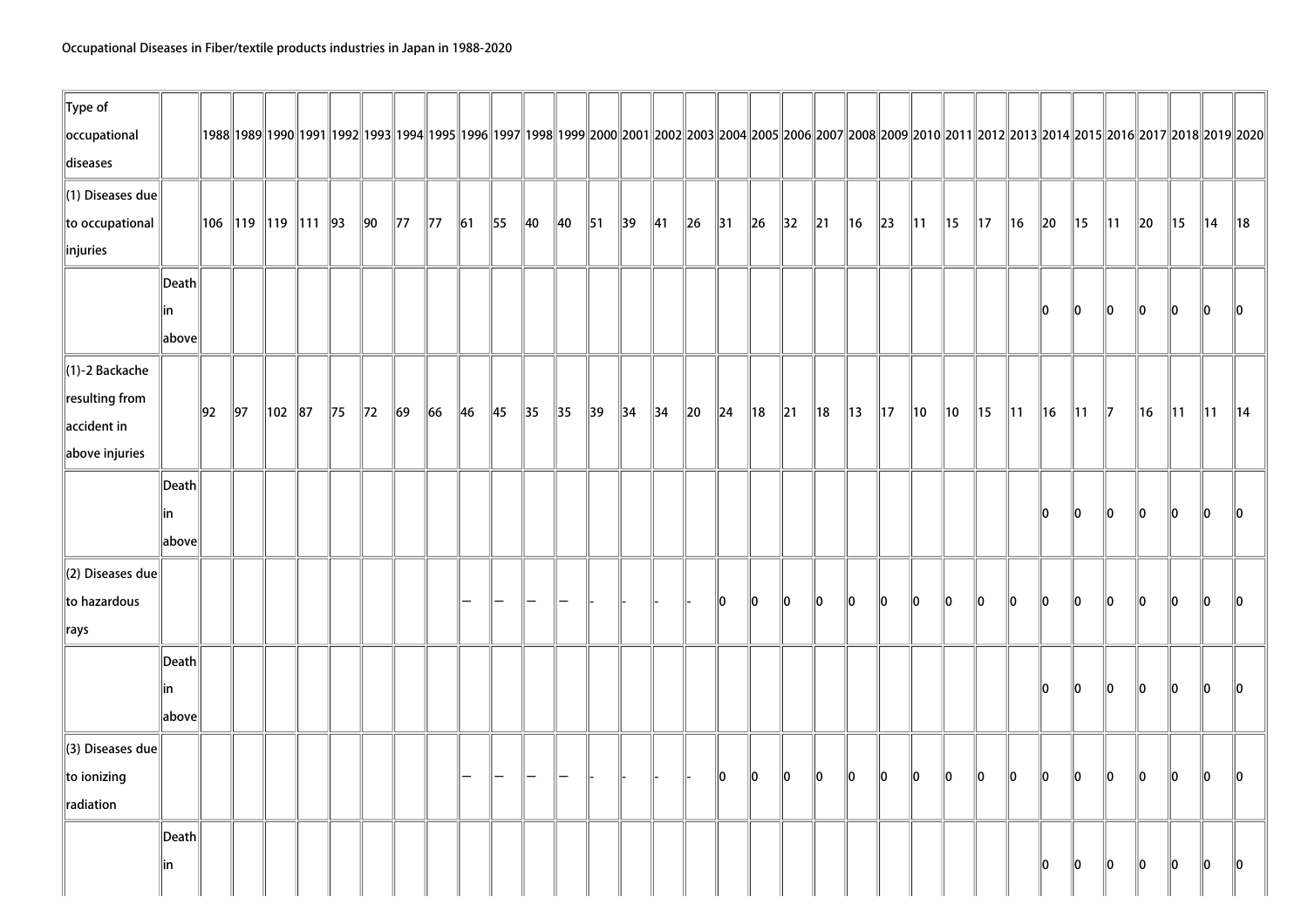|                          | $\ $ above $\ $       |                |                |                |          |          |               |                |                |                |                   |               |         |               |               |               |               |               |               |               |               |    |    |         |    |     |               |               |         |               |    |    |    |               |
|--------------------------|-----------------------|----------------|----------------|----------------|----------|----------|---------------|----------------|----------------|----------------|-------------------|---------------|---------|---------------|---------------|---------------|---------------|---------------|---------------|---------------|---------------|----|----|---------|----|-----|---------------|---------------|---------|---------------|----|----|----|---------------|
| $\ $ (4) Diseases due    |                       |                |                |                |          |          |               |                |                |                |                   |               |         |               |               |               |               |               |               |               |               |    |    |         |    |     |               |               |         |               |    |    |    |               |
| $\ $ to abnormal         |                       |                |                |                |          |          |               |                |                | -              | —                 |               |         |               |               |               |               | $\parallel$ 0 | 10            | $\ 0\ $       | 10            | 10 | 10 | 10      | 10 | 10  | 10            | 10            | 10      | 10            | 10 | 10 | 10 | $\ 0\ $       |
| $\parallel$ atmospheric  |                       |                |                |                |          |          |               |                |                |                |                   |               |         |               |               |               |               |               |               |               |               |    |    |         |    |     |               |               |         |               |    |    |    |               |
| $\ $ pressure            |                       |                |                |                |          |          |               |                |                |                |                   |               |         |               |               |               |               |               |               |               |               |    |    |         |    |     |               |               |         |               |    |    |    |               |
|                          | $\vert$ Death $\vert$ |                |                |                |          |          |               |                |                |                |                   |               |         |               |               |               |               |               |               |               |               |    |    |         |    |     |               |               |         |               |    |    |    |               |
|                          | in                    |                |                |                |          |          |               |                |                |                |                   |               |         |               |               |               |               |               |               |               |               |    |    |         |    |     |               | 10            | 10      | 10            | 10 | 10 | 10 | 10            |
|                          | above                 |                |                |                |          |          |               |                |                |                |                   |               |         |               |               |               |               |               |               |               |               |    |    |         |    |     |               |               |         |               |    |    |    |               |
| $\ $ (5) Diseases due    |                       |                |                |                |          |          |               |                |                |                |                   |               |         |               |               |               |               |               |               |               |               |    |    |         |    |     |               |               |         |               |    |    |    |               |
| $\ $ to abnormal         |                       | $\parallel$ 17 | $\parallel$ 30 | $\parallel$ 17 | $\ 27\ $ | $\ 23\ $ | $\parallel$ 9 | $\parallel$ 14 | $\parallel$ 14 | $\parallel$ 12 | $\parallel$ 5     | $\ 2\ $       | $\ 2\ $ | $\parallel$ 3 | $\parallel$ 5 | $\parallel$ 2 | $\ 2\ $       | $\parallel$   | $\parallel$ 1 | $\parallel$ 1 | $\parallel$ 1 | 10 | 10 | $\ 2\ $ | ∥1 | ∥1  | $\parallel$ 2 | $\parallel$ 3 | 10      | $\ 2\ $       | 3  | 11 | 4  | $\parallel$ 1 |
| $\parallel$ temperature  |                       |                |                |                |          |          |               |                |                |                |                   |               |         |               |               |               |               |               |               |               |               |    |    |         |    |     |               |               |         |               |    |    |    |               |
|                          | $\vert$ Death $\vert$ |                |                |                |          |          |               |                |                |                |                   |               |         |               |               |               |               |               |               |               |               |    |    |         |    |     |               |               |         |               |    |    |    |               |
|                          | in                    |                |                |                |          |          |               |                |                |                |                   |               |         |               |               |               |               |               |               |               |               |    |    |         |    |     |               | 10            | 10      | 10            | 10 | 10 | 10 | 10            |
|                          | above                 |                |                |                |          |          |               |                |                |                |                   |               |         |               |               |               |               |               |               |               |               |    |    |         |    |     |               |               |         |               |    |    |    |               |
| $\ $ (5)-2 Heat          |                       |                |                |                |          |          |               |                |                |                |                   |               |         |               |               |               |               |               |               |               |               |    |    |         |    |     |               |               |         |               |    |    |    |               |
| stroke in above          |                       |                |                |                |          |          |               |                |                |                |                   |               |         |               |               |               |               |               |               |               |               |    |    |         |    |     |               |               |         |               |    |    |    |               |
| abnormal                 |                       |                |                |                |          |          |               |                |                |                |                   |               |         |               |               |               |               |               |               |               |               |    |    |         |    |     |               | 2             | $\ 0\ $ | $\parallel$ 1 | ∥1 | 11 | 14 | $\parallel$ 1 |
| $\parallel$ temperature  |                       |                |                |                |          |          |               |                |                |                |                   |               |         |               |               |               |               |               |               |               |               |    |    |         |    |     |               |               |         |               |    |    |    |               |
|                          | $\vert$ Death $\vert$ |                |                |                |          |          |               |                |                |                |                   |               |         |               |               |               |               |               |               |               |               |    |    |         |    |     |               |               |         |               |    |    |    |               |
|                          | in                    |                |                |                |          |          |               |                |                |                |                   |               |         |               |               |               |               |               |               |               |               |    |    |         |    |     |               | 10            | 10      | lo.           | 10 | 10 | 10 | 10            |
|                          | above                 |                |                |                |          |          |               |                |                |                |                   |               |         |               |               |               |               |               |               |               |               |    |    |         |    |     |               |               |         |               |    |    |    |               |
| $\ $ (6) Ear diseases    |                       |                |                |                |          |          |               |                |                |                |                   |               |         |               |               |               |               |               |               |               |               |    |    |         |    |     |               |               |         |               |    |    |    |               |
| $\parallel$ due to noise |                       |                |                |                |          |          |               |                |                |                |                   |               |         |               |               |               |               | 10            | 10            | $\ 0\ $       | 10            | 10 | 10 | 10      | 10 | llo | 10            | llo           | ∥o      | $\ 0\ $       | 10 | 10 | 10 | $\ 0\ $       |
|                          | $\ $ Death $\ $       |                |                |                |          |          |               |                |                |                |                   |               |         |               |               |               |               |               |               |               |               |    |    |         |    |     |               |               |         |               |    |    |    |               |
|                          | ∥in                   |                |                |                |          |          |               |                |                |                |                   |               |         |               |               |               |               |               |               |               |               |    |    |         |    |     |               | 10            | $\ 0\ $ | $\ 0\ $       | 10 | 10 | 10 | 10            |
|                          | above                 |                |                |                |          |          |               |                |                |                |                   |               |         |               |               |               |               |               |               |               |               |    |    |         |    |     |               |               |         |               |    |    |    |               |
| $\Vert$ (7) Diseases due |                       |                |                |                |          |          |               |                |                |                |                   |               |         |               |               |               |               |               |               |               |               |    |    |         |    |     |               |               |         |               |    |    |    |               |
| $\ $ to factors other    |                       |                |                | ∥1             |          |          |               |                |                | -              | $\qquad \qquad -$ | $\overline{}$ | —       |               | ∥1            |               | $\parallel$ 1 | 10            | 10            | $\ 0\ $       | 10            | 10 | 10 | 10      | 10 | 10  | 10            | $\ 0\ $       | 10      | 10            | 10 | 10 | 10 | 10            |
| than (2) to (6)          |                       |                |                |                |          |          |               |                |                |                |                   |               |         |               |               |               |               |               |               |               |               |    |    |         |    |     |               |               |         |               |    |    |    |               |
|                          | $\ $ Death $\ $       |                |                |                |          |          |               |                |                |                |                   |               |         |               |               |               |               |               |               |               |               |    |    |         |    |     |               |               |         |               |    |    |    |               |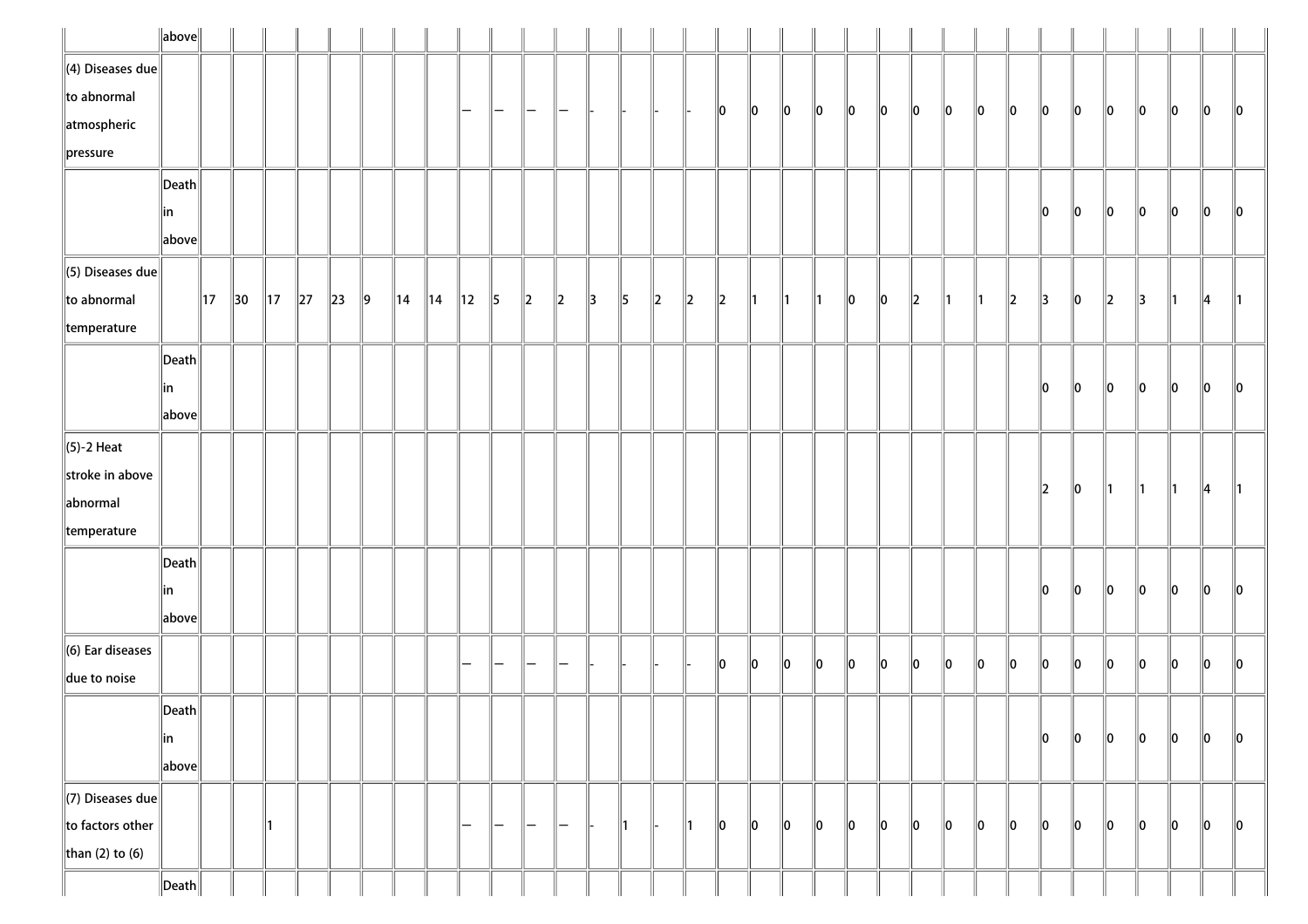|                                                                                                                                 | $\ $ in<br>above                      |               |               |               |         |               |               |               |               |                |               |                |               |               |               |               |               |               |               |             |               |         |         |    |         |         |     | 10      | 10            | $\ 0\ $       | $\ 0\ $       | $\ 0\ $ | 10      | $\mathsf{I}$ 10 |
|---------------------------------------------------------------------------------------------------------------------------------|---------------------------------------|---------------|---------------|---------------|---------|---------------|---------------|---------------|---------------|----------------|---------------|----------------|---------------|---------------|---------------|---------------|---------------|---------------|---------------|-------------|---------------|---------|---------|----|---------|---------|-----|---------|---------------|---------------|---------------|---------|---------|-----------------|
| $\ $ (8) Diseases of<br>locomotion and<br>internal organs<br>$\ $ due to heavy                                                  |                                       | 11.           | $\parallel$ 4 | $\ 2\ $       | 5       | $\parallel$ 3 |               | $\ 2\ $       | ∥3            | $\overline{ }$ | 11            | $\overline{ }$ | $\overline{}$ | 2             |               | ll-           | ∥1            | 10            | 10            | 10          | 10            | 11      | 10      | 10 | 10      | $\ 2\ $ | 10  | $\ 0\ $ | 10            | $\ 0\ $       | 10            | $\ 0\ $ | $\ 0\ $ | 10              |
| and excessive<br>work load                                                                                                      |                                       |               |               |               |         |               |               |               |               |                |               |                |               |               |               |               |               |               |               |             |               |         |         |    |         |         |     |         |               |               |               |         |         |                 |
|                                                                                                                                 | $\ $ Death $\ $<br>∥in<br>above       |               |               |               |         |               |               |               |               |                |               |                |               |               |               |               |               |               |               |             |               |         |         |    |         |         |     | 10      | 10            | $\ 0\ $       | $\ 0\ $       | $\ 0\ $ | $\ 0\ $ | 10              |
| $\Vert$ (9)<br>  Occupational<br>lower back pain<br>$\left\ $ excluding that<br>$\ $ caused by<br>occupational<br>$\ $ injuries |                                       | $\parallel$ 3 | $\ 8$         | $\vert$ 6     | $\ 2\ $ | $\ 2\ $       | $\parallel$ 1 | $\vert$ 2     | $\parallel$ 1 | $\vert$ 2      | $\vdash$      | $\parallel$ 1  | $\parallel$ 1 | $\parallel$ 3 |               |               | $\parallel$ 1 | $ 0\rangle$   | $\ 0\ $       | $ 0\rangle$ | $\ 0\ $       | $\ 0\ $ | $\ 0\ $ | 10 | $\ 0\ $ | ∥1      | ∥1  | 10      | $\ 0\ $       | 10            | $\ 0\ $       | 10      | ∥1      | 10              |
|                                                                                                                                 | $\vert$ Death $\vert$<br>∥in<br>above |               |               |               |         |               |               |               |               |                |               |                |               |               |               |               |               |               |               |             |               |         |         |    |         |         |     | 10      | llo           | lo.           | llo.          | llo.    | 10      | 10              |
| $\ $ (10) Diseases<br>$\ $ due to vibration                                                                                     |                                       |               |               |               |         |               |               |               |               |                |               |                |               |               |               |               |               | 10            | 10            | 10          | ∥o            | 10      | ∥o      | 10 | 10      | 10      | 10  | $\ _0$  | 10            | $\ _0$        | $\ _0$        | $\ _0$  | $\ _0$  | $\ 0\ $         |
|                                                                                                                                 | $\ $ Death $\ $<br>∥in<br>above       |               |               |               |         |               |               |               |               |                |               |                |               |               |               |               |               |               |               |             |               |         |         |    |         |         |     | $\ 0\ $ | $\ 0\ $       | $\ 0\ $       | $\ 0\ $       | $\ 0\ $ | $\ 0\ $ | $\ 0\ $         |
| $\ $ (11) Disorders<br>$\ $ in fingers and<br>forearms, and<br>cervico-                                                         |                                       | 5             | $\ 6\ $       | $\parallel$ 3 | $\ 6\ $ | $\parallel$ 7 | ∥8            | $\parallel$ 3 | $\ 2\ $       | 5              | $\parallel$ 7 | $\parallel$ 1  | $\parallel$ 1 | $\parallel$ 5 | $\parallel$ 3 | $\parallel$ 3 | $\parallel$ 3 | $\parallel$ 3 | $\parallel$ 4 | $\ 2\ $     | $\parallel$ 4 | $\ 2\ $ | $\ 2\ $ | 4  | $\ 2\ $ | $\ 2\ $ | ∥1∶ | 3       | $\parallel$ 3 | $\parallel$ 3 | $\parallel$ 1 | $\ 2\ $ | $\ 2\ $ | $\ 0\ $         |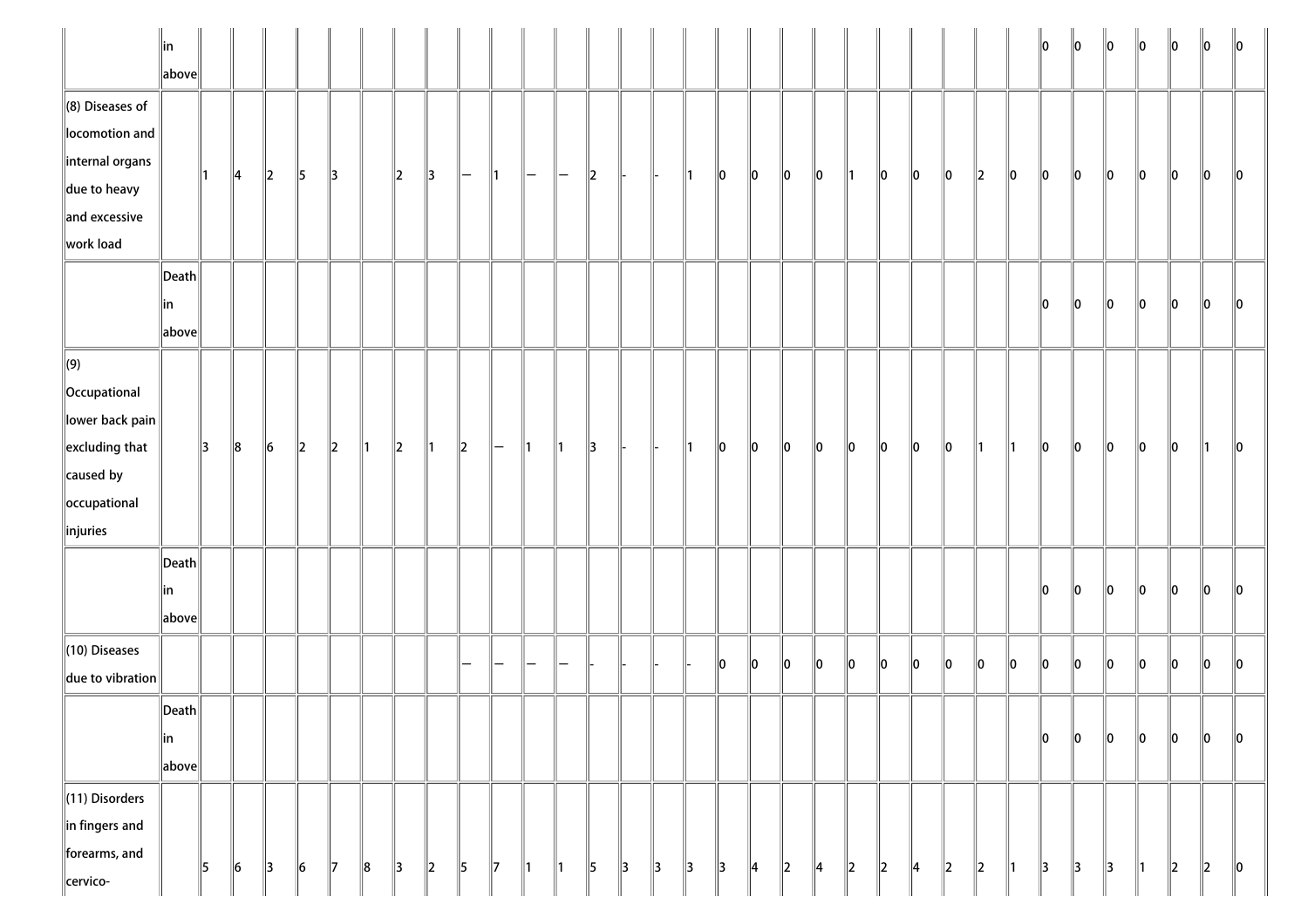| $\ $ bronchial              |                                      |    |         |               |               |               |           |           |         |                   |                   |                    |               |           |         |           |               |         |               |               |             |             |               |               |               |           |    |         |         |               |         |               |               |               |
|-----------------------------|--------------------------------------|----|---------|---------------|---------------|---------------|-----------|-----------|---------|-------------------|-------------------|--------------------|---------------|-----------|---------|-----------|---------------|---------|---------------|---------------|-------------|-------------|---------------|---------------|---------------|-----------|----|---------|---------|---------------|---------|---------------|---------------|---------------|
| disorder                    |                                      |    |         |               |               |               |           |           |         |                   |                   |                    |               |           |         |           |               |         |               |               |             |             |               |               |               |           |    |         |         |               |         |               |               |               |
|                             | $\ $ Death $\ $                      |    |         |               |               |               |           |           |         |                   |                   |                    |               |           |         |           |               |         |               |               |             |             |               |               |               |           |    |         |         |               |         |               |               |               |
|                             | ∥in                                  |    |         |               |               |               |           |           |         |                   |                   |                    |               |           |         |           |               |         |               |               |             |             |               |               |               |           |    | 10      | 10      | 10            | 10      | 10            | 10            | 10            |
|                             | above                                |    |         |               |               |               |           |           |         |                   |                   |                    |               |           |         |           |               |         |               |               |             |             |               |               |               |           |    |         |         |               |         |               |               |               |
| $\ $ (12) Diseases          |                                      |    |         |               |               |               |           |           |         |                   |                   |                    |               |           |         |           |               |         |               |               |             |             |               |               |               |           |    |         |         |               |         |               |               |               |
| due to causes               |                                      |    | 13      |               |               | 2             |           | 2         |         | $\qquad \qquad -$ | $\qquad \qquad -$ | ∥1                 | $\parallel$ 1 |           |         | H-        |               | 10      | $\ 2\ $       | 10            | $ 0\rangle$ | $\ 0\ $     | $ 0\rangle$   | $\parallel$ 1 | 10            | 10        | ∥1 | 10      | 10      | 10            | 10      | 10            | $\ 0\ $       | $\parallel$ 0 |
| $\left\Vert$ other than (8) |                                      |    |         |               |               |               |           |           |         |                   |                   |                    |               |           |         |           |               |         |               |               |             |             |               |               |               |           |    |         |         |               |         |               |               |               |
| $\ $ to (11)                |                                      |    |         |               |               |               |           |           |         |                   |                   |                    |               |           |         |           |               |         |               |               |             |             |               |               |               |           |    |         |         |               |         |               |               |               |
|                             | $\ $ Death $\ $                      |    |         |               |               |               |           |           |         |                   |                   |                    |               |           |         |           |               |         |               |               |             |             |               |               |               |           |    |         |         |               |         |               |               |               |
|                             | ∥in                                  |    |         |               |               |               |           |           |         |                   |                   |                    |               |           |         |           |               |         |               |               |             |             |               |               |               |           |    | 10      | 10      | 10            | 10      | 10            | 10            | 10            |
|                             | $\left\Vert \text{above}\right\Vert$ |    |         |               |               |               |           |           |         |                   |                   |                    |               |           |         |           |               |         |               |               |             |             |               |               |               |           |    |         |         |               |         |               |               |               |
| $\parallel$ (13) Anoxia     |                                      |    |         |               |               |               |           |           |         | $\qquad \qquad =$ | $-$               | $-$                | -             |           |         |           |               | 0       | $\ 0\ $       | $\ 0\ $       | $\ 0\ $     | $\ 0\ $     | $\ 0\ $       | $ 0\rangle$   | $\ 0\ $       | 0         | 10 | $\ 0\ $ | $\ 0\ $ | $\ 0\ $       | $\ 0\ $ | $\ 0\ $       | $\ 0\ $       | $\ 0\ $       |
|                             | $\vert$ Death $\vert$                |    |         |               |               |               |           |           |         |                   |                   |                    |               |           |         |           |               |         |               |               |             |             |               |               |               |           |    |         |         |               |         |               |               |               |
|                             | ∥in                                  |    |         |               |               |               |           |           |         |                   |                   |                    |               |           |         |           |               |         |               |               |             |             |               |               |               |           |    | llo.    | 10      | 10            | 10      | 10            | 10            | llo           |
|                             | above                                |    |         |               |               |               |           |           |         |                   |                   |                    |               |           |         |           |               |         |               |               |             |             |               |               |               |           |    |         |         |               |         |               |               |               |
| $\parallel$ (14) Diseases   |                                      |    |         |               |               |               |           |           |         |                   |                   |                    |               |           |         |           |               |         |               |               |             |             |               |               |               |           |    |         |         |               |         |               |               |               |
| $\ $ due to chemical $\ $   |                                      |    |         |               |               |               |           |           |         |                   |                   |                    |               |           |         |           |               |         |               |               |             |             |               |               |               |           |    |         |         |               |         |               |               |               |
| substances                  |                                      | 13 | $\ 6\ $ | $\parallel$ 4 | $\parallel$ 5 | $\parallel$ 4 | $\vert$ 6 | $\vert$ 6 | $\ $ 16 | 12                | 5                 | $\parallel$ 7      | $\parallel$ 7 | $\vert$ 6 | $\ 2\ $ | $\vert$ 6 | $\parallel$ 5 | $\ 0\ $ | $\parallel$ 3 | $\parallel$ 4 | $\ 2\ $     | $ 0\rangle$ | $\parallel$ 5 | $\parallel$ 1 | $\parallel$ 4 | $\vert$ 6 | 8  | ∥1∶     | 5       | $\parallel$ 2 | $\ 0\ $ | $\parallel$ 2 | $\parallel$ 3 |               |
| $\ $ (excluding             |                                      |    |         |               |               |               |           |           |         |                   |                   |                    |               |           |         |           |               |         |               |               |             |             |               |               |               |           |    |         |         |               |         |               |               |               |
| cancer)                     |                                      |    |         |               |               |               |           |           |         |                   |                   |                    |               |           |         |           |               |         |               |               |             |             |               |               |               |           |    |         |         |               |         |               |               |               |
|                             | Death                                |    |         |               |               |               |           |           |         |                   |                   |                    |               |           |         |           |               |         |               |               |             |             |               |               |               |           |    |         |         |               |         |               |               |               |
|                             | in                                   |    |         |               |               |               |           |           |         |                   |                   |                    |               |           |         |           |               |         |               |               |             |             |               |               |               |           |    | 10      | 11      | 10            | 10      | 10            | 12            | 10            |
|                             | above                                |    |         |               |               |               |           |           |         |                   |                   |                    |               |           |         |           |               |         |               |               |             |             |               |               |               |           |    |         |         |               |         |               |               |               |
| $\ $ (15)                   |                                      |    |         |               |               |               |           |           |         |                   |                   |                    |               |           |         |           |               |         |               |               |             |             |               |               |               |           |    |         |         |               |         |               |               |               |
| $\ $ Pneumoconiosis $\ $    |                                      |    |         |               |               |               |           |           |         |                   |                   |                    |               |           |         |           |               |         |               |               |             |             |               |               |               |           |    |         |         |               |         |               |               |               |
| $\ $ and                    |                                      |    |         |               |               |               |           |           |         | $-$               | $-$               | $\left  - \right $ | $\overline{}$ |           |         |           |               | $\ 0\ $ | $\ 0\ $       | $\ 0\ $       | $\ 0\ $     | $\ 0\ $     | 10            | 10            | $\ 0\ $       | 10        | 10 | 10      | 10      | 10            | 10      | 0             | $\ 0\ $       | $\ 0\ $       |
| complications               |                                      |    |         |               |               |               |           |           |         |                   |                   |                    |               |           |         |           |               |         |               |               |             |             |               |               |               |           |    |         |         |               |         |               |               |               |
| conly absent)               |                                      |    |         |               |               |               |           |           |         |                   |                   |                    |               |           |         |           |               |         |               |               |             |             |               |               |               |           |    |         |         |               |         |               |               |               |
| $\ $ (16) Diseases          |                                      |    |         |               |               |               |           |           |         |                   |                   |                    |               |           |         |           |               |         |               |               |             |             |               |               |               |           |    |         |         |               |         |               |               |               |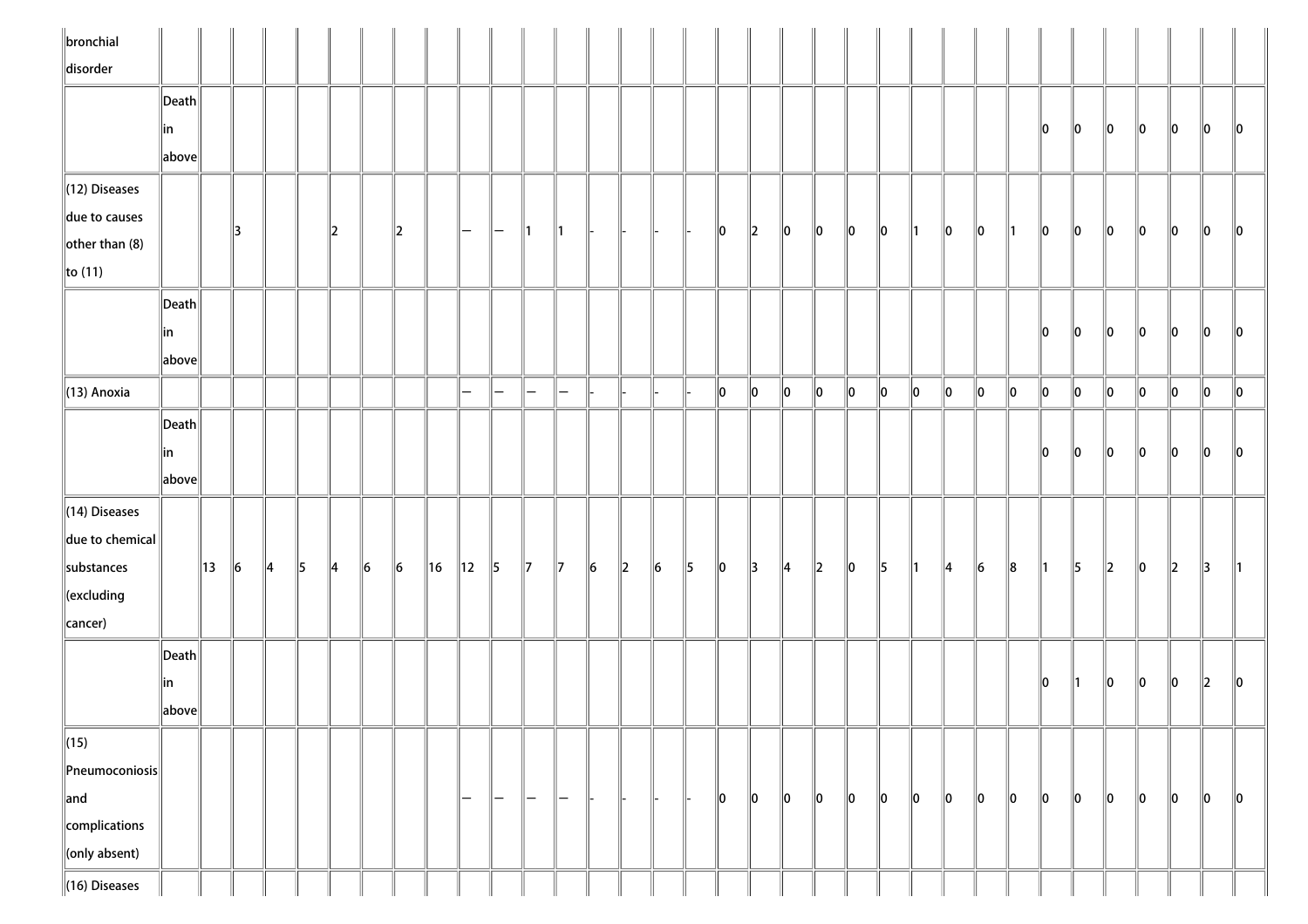| $\ $ due to                 |                                        |  |  |  |  |   |                 |                   |  |  | 10 | $\ 0\ $ | $\ 0\ $ | $\ 0\ $ | $\ 0\ $ | $\ 0\ $ | $\ 0\ $ | $\ 0\ $ | $\ 0\ $ | $\ 0\ $ | $\ 0\ $ | $\ 0\ $ | $\ 0\ $ | $\ 0\ $ | $\ 0\ $ | $\ 0\ $       | $\ 85$  |
|-----------------------------|----------------------------------------|--|--|--|--|---|-----------------|-------------------|--|--|----|---------|---------|---------|---------|---------|---------|---------|---------|---------|---------|---------|---------|---------|---------|---------------|---------|
| $\ $ pathogenic             |                                        |  |  |  |  |   |                 |                   |  |  |    |         |         |         |         |         |         |         |         |         |         |         |         |         |         |               |         |
| $\left\Vert$ organisms      |                                        |  |  |  |  |   |                 |                   |  |  |    |         |         |         |         |         |         |         |         |         |         |         |         |         |         |               |         |
|                             | Death                                  |  |  |  |  |   |                 |                   |  |  |    |         |         |         |         |         |         |         |         |         |         |         |         |         |         |               |         |
|                             | in<br>$\ $ above $\ $                  |  |  |  |  |   |                 |                   |  |  |    |         |         |         |         |         |         |         |         |         | 10      | $\ 0\ $ | 10      | $\ 0\ $ | 10      | 10            | 10      |
| $\ $ (16)-2                 |                                        |  |  |  |  |   |                 |                   |  |  |    |         |         |         |         |         |         |         |         |         |         |         |         |         |         |               |         |
| Occupational                |                                        |  |  |  |  |   |                 |                   |  |  |    |         |         |         |         |         |         |         |         |         |         |         |         |         |         |               |         |
| Diseases due to             |                                        |  |  |  |  |   |                 |                   |  |  |    |         |         |         |         |         |         |         |         |         |         |         |         |         |         |               |         |
| COVID-19 in                 |                                        |  |  |  |  |   |                 |                   |  |  |    |         |         |         |         |         |         |         |         |         |         |         |         |         |         |               | $\ 85$  |
| above in above              |                                        |  |  |  |  |   |                 |                   |  |  |    |         |         |         |         |         |         |         |         |         |         |         |         |         |         |               |         |
| $\ $ pathogenic             |                                        |  |  |  |  |   |                 |                   |  |  |    |         |         |         |         |         |         |         |         |         |         |         |         |         |         |               |         |
| $\left\Vert$ organisms      |                                        |  |  |  |  |   |                 |                   |  |  |    |         |         |         |         |         |         |         |         |         |         |         |         |         |         |               |         |
|                             | $\ $ Death $\ $                        |  |  |  |  |   |                 |                   |  |  |    |         |         |         |         |         |         |         |         |         |         |         |         |         |         |               |         |
|                             | ∥in                                    |  |  |  |  |   |                 |                   |  |  |    |         |         |         |         |         |         |         |         |         |         |         |         |         |         |               |         |
|                             | above                                  |  |  |  |  |   |                 |                   |  |  |    |         |         |         |         |         |         |         |         |         |         |         |         |         |         |               |         |
| $(17)$ Cancer due           |                                        |  |  |  |  |   |                 |                   |  |  |    |         |         |         |         |         |         |         |         |         |         |         |         |         |         |               |         |
| $\ $ to ionizing            |                                        |  |  |  |  |   |                 |                   |  |  | 10 | $\ 0\ $ | $\ 0\ $ | $\ 0\ $ | 10      | $\ 0\ $ | 10      | $\ 0\ $ | 10      | 10      | 10      | 10      | 10      | llo     | lo.     | llo           | 10      |
| radiation                   |                                        |  |  |  |  |   |                 |                   |  |  |    |         |         |         |         |         |         |         |         |         |         |         |         |         |         |               |         |
|                             | $\left\Vert \mathsf{Death}\right\Vert$ |  |  |  |  |   |                 |                   |  |  |    |         |         |         |         |         |         |         |         |         |         |         |         |         |         |               |         |
|                             | ∥in                                    |  |  |  |  |   |                 |                   |  |  |    |         |         |         |         |         |         |         |         |         | 10      | llo     | 10      | $\ 0\ $ | 10      | $\ 0\ $       | ll0     |
|                             | $\ $ above $\ $                        |  |  |  |  |   |                 |                   |  |  |    |         |         |         |         |         |         |         |         |         |         |         |         |         |         |               |         |
| $\parallel$ (18) Cancer due |                                        |  |  |  |  |   |                 |                   |  |  |    |         |         |         |         |         |         |         |         |         |         |         |         |         |         |               |         |
| $\ $ to chemical            |                                        |  |  |  |  | - | $\qquad \qquad$ | $\qquad \qquad -$ |  |  | 10 | 10      | 10      | 10      | 10      | 10      | 10      | 10      | 10      | 10      | 10      | 10      | 10      | 10      | 10      | $\parallel$ 0 | 10      |
| substances                  |                                        |  |  |  |  |   |                 |                   |  |  |    |         |         |         |         |         |         |         |         |         |         |         |         |         |         |               |         |
|                             | $\left\Vert \mathsf{Death}\right\Vert$ |  |  |  |  |   |                 |                   |  |  |    |         |         |         |         |         |         |         |         |         |         |         |         |         |         |               |         |
|                             | in                                     |  |  |  |  |   |                 |                   |  |  |    |         |         |         |         |         |         |         |         |         | 10      | 10      | 10      | 10      | $\ 0\ $ | 10            | $\ 0\ $ |
|                             | $\ $ above $\ $                        |  |  |  |  |   |                 |                   |  |  |    |         |         |         |         |         |         |         |         |         |         |         |         |         |         |               |         |
| $\parallel$ (19) Cancer due |                                        |  |  |  |  |   |                 |                   |  |  |    |         |         |         |         |         |         |         |         |         |         |         |         |         |         |               |         |
| to causes other             |                                        |  |  |  |  |   |                 |                   |  |  |    |         |         |         |         |         |         |         |         |         |         |         |         |         |         |               |         |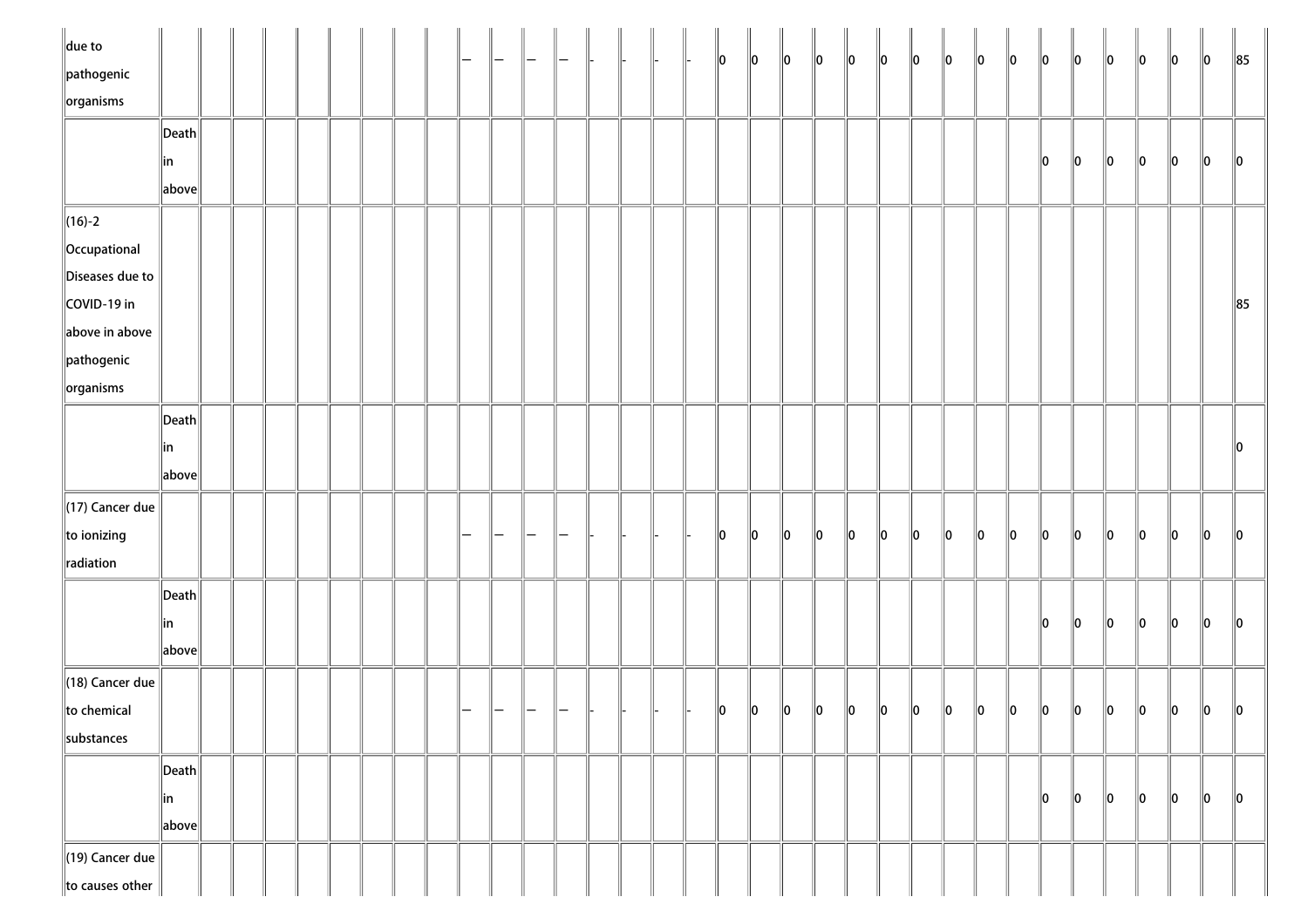| $\ $ than (17) and         |                       |  |    |  |  |     |     |     |                   | $\Big\ $ | $\parallel$ |  | $\ 0\ $     | $\ 0\ $       | $\ 0\ $ | $\ 0\ $ | $\ 0\ $ | $\ 0\ $ | $\ 0\ $     | $\ 0\ $ | $\ 0\ $     | $\ 0\ $ | $\ 0\ $       | $\ 0\ $       | $\ 0\ $     | $\ 0\ $ | $\ 0\ $ | $\ 0\ $     | $\ 0\ $       |
|----------------------------|-----------------------|--|----|--|--|-----|-----|-----|-------------------|----------|-------------|--|-------------|---------------|---------|---------|---------|---------|-------------|---------|-------------|---------|---------------|---------------|-------------|---------|---------|-------------|---------------|
| $\ $ (18)                  |                       |  |    |  |  |     |     |     |                   |          |             |  |             |               |         |         |         |         |             |         |             |         |               |               |             |         |         |             |               |
|                            | $\ $ Death $\ $       |  |    |  |  |     |     |     |                   |          |             |  |             |               |         |         |         |         |             |         |             |         |               |               |             |         |         |             |               |
|                            | ∥in                   |  |    |  |  |     |     |     |                   |          |             |  |             |               |         |         |         |         |             |         |             |         | 10            | $\ 0\ $       | $\ 0\ $     | 10      | 10      | 10          | $\ 0\ $       |
|                            | above                 |  |    |  |  |     |     |     |                   |          |             |  |             |               |         |         |         |         |             |         |             |         |               |               |             |         |         |             |               |
| $\parallel$ (20)           |                       |  |    |  |  |     |     |     |                   |          |             |  |             |               |         |         |         |         |             |         |             |         |               |               |             |         |         |             |               |
| $\ $ Cerebrovascular $\ $  |                       |  |    |  |  |     |     |     |                   |          |             |  |             |               |         |         |         |         |             |         |             |         |               |               |             |         |         |             |               |
| disease, heart             |                       |  |    |  |  |     |     |     |                   |          |             |  |             |               |         |         |         |         |             |         |             |         | 10            |               |             |         |         |             |               |
| disease, etc.              |                       |  |    |  |  |     |     |     |                   |          |             |  |             |               |         |         |         |         |             |         |             |         |               | $\ 0\ $       | $\ 0\ $     | 10      | 10      | $\ 0\ $     | $\ 0\ $       |
| $\ $ due to                |                       |  |    |  |  |     |     |     |                   |          |             |  |             |               |         |         |         |         |             |         |             |         |               |               |             |         |         |             |               |
| overwork                   |                       |  |    |  |  |     |     |     |                   |          |             |  |             |               |         |         |         |         |             |         |             |         |               |               |             |         |         |             |               |
|                            | $\vert$ Death $\vert$ |  |    |  |  |     |     |     |                   |          |             |  |             |               |         |         |         |         |             |         |             |         |               |               |             |         |         |             |               |
|                            | in                    |  |    |  |  |     |     |     |                   |          |             |  |             |               |         |         |         |         |             |         |             |         | $\ 0\ $       | $\ 0\ $       | $\ 0\ $     | $\ 0\ $ | $\ 0\ $ | 10          | $\parallel$ 0 |
|                            | above                 |  |    |  |  |     |     |     |                   |          |             |  |             |               |         |         |         |         |             |         |             |         |               |               |             |         |         |             |               |
| $\ $ (21) Mental           |                       |  |    |  |  |     |     |     |                   |          |             |  |             |               |         |         |         |         |             |         |             |         |               |               |             |         |         |             |               |
| disorder due to            |                       |  |    |  |  |     |     |     |                   |          |             |  |             |               |         |         |         |         |             |         |             |         |               |               |             |         |         |             |               |
| serious                    |                       |  |    |  |  |     |     |     |                   |          |             |  |             |               |         |         |         |         |             |         |             |         |               |               |             |         |         |             |               |
| occupational               |                       |  |    |  |  |     |     |     |                   |          |             |  |             |               |         |         |         |         |             |         |             |         | $\ 0\ $       | $\ 0\ $       | $\ 0\ $     | $\ 0\ $ | $\ 0\ $ | $ 0\rangle$ | $\ 0\ $       |
| psychological              |                       |  |    |  |  |     |     |     |                   |          |             |  |             |               |         |         |         |         |             |         |             |         |               |               |             |         |         |             |               |
| burden                     |                       |  |    |  |  |     |     |     |                   |          |             |  |             |               |         |         |         |         |             |         |             |         |               |               |             |         |         |             |               |
|                            | $\ $ Death $\ $       |  |    |  |  |     |     |     |                   |          |             |  |             |               |         |         |         |         |             |         |             |         |               |               |             |         |         |             |               |
|                            | ∥in                   |  |    |  |  |     |     |     |                   |          |             |  |             |               |         |         |         |         |             |         |             |         | $\parallel$ 0 | $\ 0\ $       | $ 0\rangle$ | $\ 0\ $ | $\ 0\ $ | $ 0\rangle$ | $\ 0\ $       |
|                            | above                 |  |    |  |  |     |     |     |                   |          |             |  |             |               |         |         |         |         |             |         |             |         |               |               |             |         |         |             |               |
| $\ $ (22) Other            |                       |  |    |  |  |     |     |     |                   |          |             |  |             |               |         |         |         |         |             |         |             |         |               |               |             |         |         |             |               |
| diseases                   |                       |  |    |  |  |     |     |     |                   |          |             |  |             |               |         |         |         |         |             |         |             |         |               |               |             |         |         |             |               |
| $\ $ evidently due to $\ $ |                       |  | ∥1 |  |  | ı — | $-$ | ı — | $\qquad \qquad -$ | ∥1       |             |  | $ 0\rangle$ | $\parallel$ 1 | $\ 0\ $ | $\ 0\ $ | $\ 0\ $ | $\ 0\ $ | $ 0\rangle$ | $\ 0\ $ | $ 0\rangle$ | $\ 0\ $ | $\ 0\ $       | $\parallel$ 1 | $ 0\rangle$ | $\ 0\ $ | $\ 0\ $ | $ 0\rangle$ | $\ 0\ $       |
| occupational               |                       |  |    |  |  |     |     |     |                   |          |             |  |             |               |         |         |         |         |             |         |             |         |               |               |             |         |         |             |               |
| causes                     |                       |  |    |  |  |     |     |     |                   |          |             |  |             |               |         |         |         |         |             |         |             |         |               |               |             |         |         |             |               |
|                            | $\vert$ Death $\vert$ |  |    |  |  |     |     |     |                   |          |             |  |             |               |         |         |         |         |             |         |             |         |               |               |             |         |         |             |               |
|                            | in                    |  |    |  |  |     |     |     |                   |          |             |  |             |               |         |         |         |         |             |         |             |         | 10            | 10            | 10          | 10      | 10      | 10          | $\ 0\ $       |